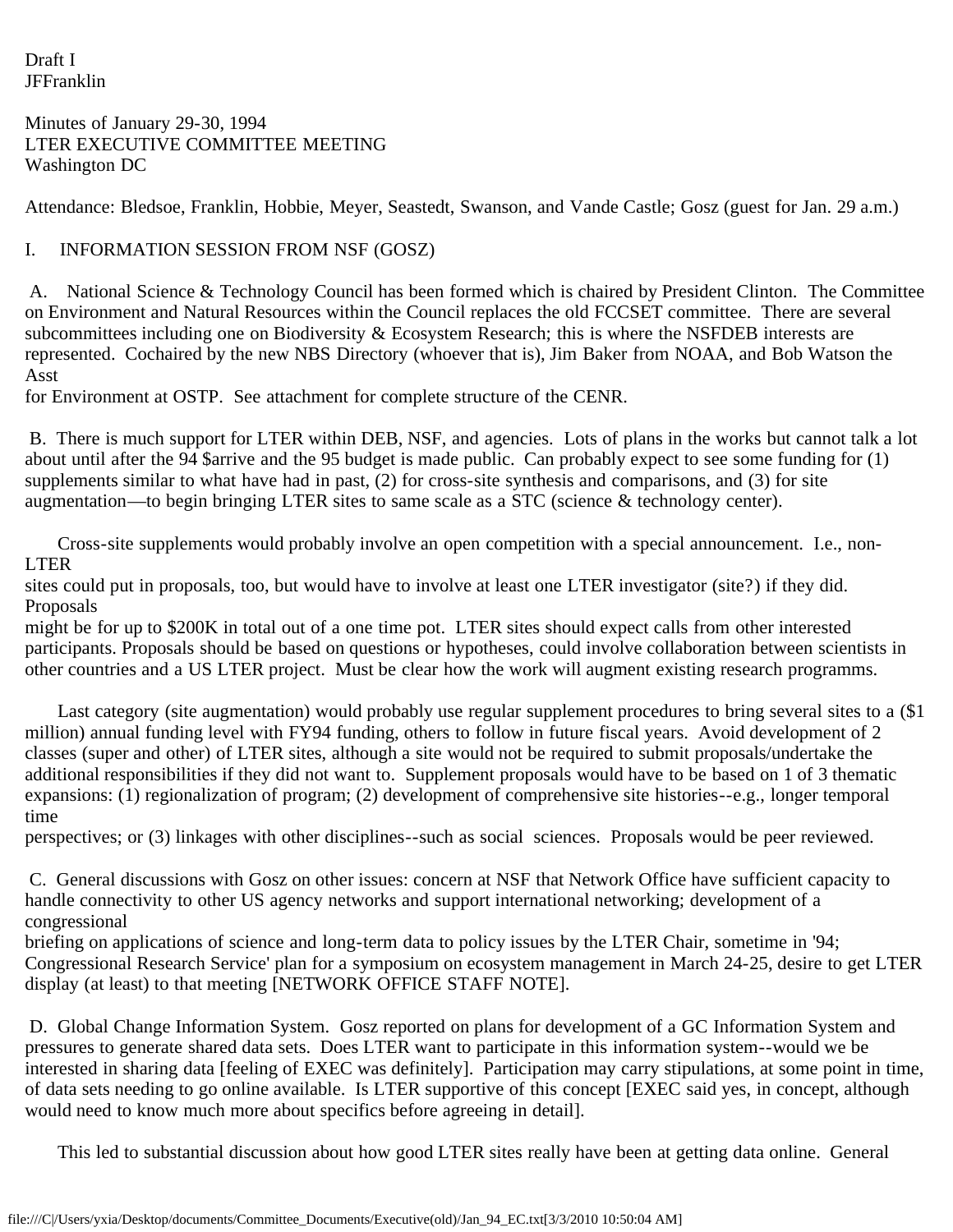feeling that LTER has not done very well at this and needs to do much better (see next item).

 E. NSF attitudes toward online (available) datasets. LTER needs to give much more emphasis to this. Archiving, providing accession numbers. GENOME project may be a model for us. EXEC agreed with NSF that LTER projects ought to be required to provide a minimal number of data sets on line; yearly additions to the sets (by accession number, type, and lead scientist) should be a part of the annual reports--documented just like publications. LTER should be leading in developing, listing, and citing (as in publications) such data sets. EXEC agreed that online data sets should be a significant element of the project review process and be specifically identified as important elements in

any augmentation process. THIS WILL BE AN ITEM FOR DISCUSSION AT THE SPRING LTER/CC MEETING. [RUDOLF--CAN YOU IDENTIFY FOR US HOW MANY SITES HAVE ONLINE DATA SETS CURRENTLY AVAILABLE AND HOW MANY THERE ARE TOTAL?]

 F. NSF remains very interested in the concept of a National Competition for High School Students that would capture some of the best students nationally for summer participation in LTER activities. Possibilities include from 1-2/site to a teacher + 2-3/site. Total amount for the program might be \$200-300K. We need to find someone in LTER (or otherwise) that would be willing to take the lead in developing the concept and a proposal for NSF. The support is probably there for the taking if we can put together an appropriate proposal. ACTION TIME—WE NEED TO IDENTIFY INDIVIDUALS THAT WOULD BE PREPARED TO TAKE A LEAD IN DEVELOPING THIS CONCEPT AND A FORMAL PROPOSAL. THIS IS AN ITEM IN WHICH THE ASST. DIRECTOR'S OFFICE HAS A STRONG DIRECT INTEREST. [STEPHANIE--TALK TO TIM SEASTEDT ABOUT THE POSSIBILITY OF CONTACTING DIANE EBERT-MAY AT NORTHERN ARIZONA UNIVERSITY ABOUT HER INTEREST IN WORKING WITH HER ON THIS PROJECT]

 G. NSF perspective on LTER publications is that LTER NEEDS TO BE PUTTING OUT NETWORK LEVEL PUBLICATIONS OF ALL TYPES. Science type books/articles sponsored through/by network should be synthesis oriented. Although we produce a lot through normal channels, LTER is short in more synthetic efforts. NSF does not think all such publications have to be in the "10" category--acceptable efforts should not be deterred by concern that it will open LTER to criticism; likely to get more criticism for lack of such efforts.

 H. Lot of interagency activities going on. Gosz has staffer working on this area. LTER is viewed as research platform and model by agencies. May be lot of potential for collaborative efforts as there is much pressure on agencies to do intramural efforts (EPA--restoration \$). Strong potential NBS linkage [BOTH GOSZ AND FRANKLIN ARE WORKING ON THIS WITH NBS STAFF AND BABBITT'S OFFICE].

 EMAP-LTER proposals have been reviewed, responses back to the sites are being developed. All preproposals were positively reviewed and will be encouraged to developed full proposals.

 I. LTERCC needs to be developing lists of candidates for NSF to consider for Division Director (Gosz replacement beginning Jan 95) and Ecosystem program director. We have a strong concern with continuity, sympathetic view of LTER. [EXEC DEVELOPED A LIST FOR BOTH POSITIONS WHICH WILL BE SUBMITTED TO NSF. MEMBERS OF LTER CC SHOULD ALSO BE THINKING ABOUT POSSIBILITIES. THIS WILL BE AN ITEM AT THE SPRING LTER CC MEETING]

J. Gosz shared with us some collective NSF perspectives on the issues of future governance of the LTER network.

 a. Cooperative Agreement as funding mechanism for network office: As has been previously discussed future funding (from 1995 on) of the LTER Network Office will be by a cooperative agreement rather than by a grant mechanism. The grant mechanism was never really appropriate to the activities covered and will end with the second year of the current grant (which begins Feb. 1, 1994). Cooperative agreements are negotiated beforehand between NSF and the recipient institution and PI; Gosz handed out material from the NSF manual and an example (from Tiedje's Sci.

& Tech. Center) to show the structure of the cooperative agreement (this is the same mechanism used to fund the centers). With coop. agreements a series of evaluation criteria are identified beforehand, the agreements are for six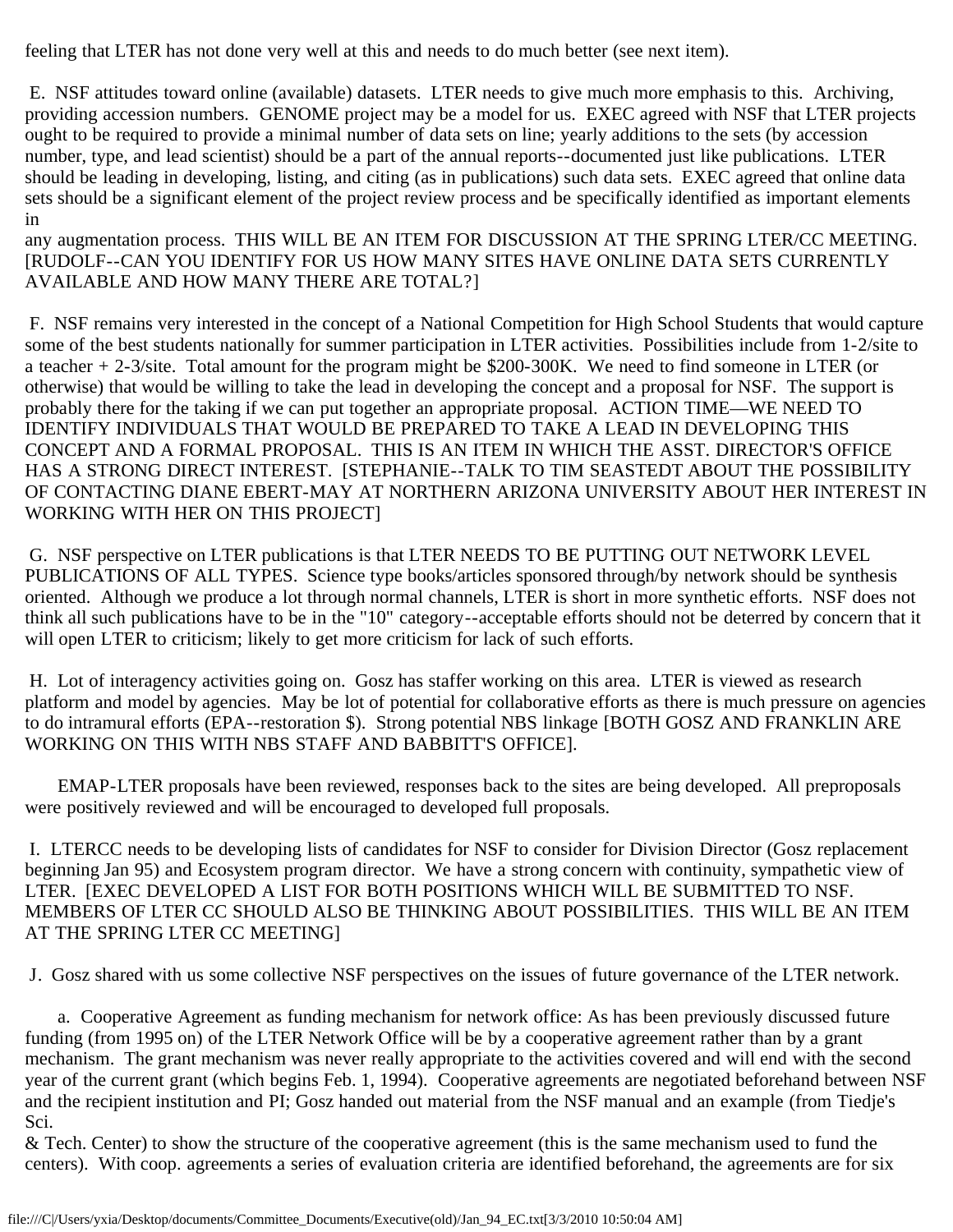years, there are site reviews every 18 months done by an external review team, there are annual reports structured around the criteria, and there will be a lead person in NSF to handle the agreement.

 In effect, the LTER Chair will, with the participation and input of the Executive Committee and LTER/CC, develop a series of objectives and metrics for the Network Office and Program and than negotiate the specifics of the contract (cooperative agreement) with NSF. [As will be noted later, we are structuring the schedule of LTER/CC meetings so that timely review and input can occur from the whole CC.]

 The current chair (Franklin) will have to develop the first cooperative agreement but this contract can be moved- i.e., it does not have to remain at the University of Washington but can be moved during its contractual period (which is

## six years).

 The Executive Committee responded to Gosz discussion with a strong endorsement that the Cooperative Agreement is the best approach/instrument for funding the Network Office in the future.

 b. NSF feels strongly that the RIGHT PERSON FOR THE LTER CHAIR IS CRITICAL. Having the right person is far more important than where they are located or their tenure. "Right" means a well known senior scientist well respected within LTER and recognized as a leader by scientific programs, agencies and decision makers outside of LTER.

c. NSF is prepared to react favorably to alternative structures

developed by the CC with regards to Director and Exec. Director positions and relationships. E.g., with regards to whether we have an executive director or not and what the relationship is with the Chair. It seems likely that an Executive Director will be needed due to the difficulty of getting full time commitment from the type of senior scientists desired in the Chair position and it also allows flexibility with regards to location and management of the Network Office. Again, most important issue is best people; make arrangements to achieve that end.

 d. NSF feels that the Network Office should continue to be in Seattle at least initially, although it should not necessarily be viewed as permanent. It probably cannot/should not move with each Chair, however. It should be based

in an academic institution. NSF strongly recommends that LTER/CC not propose to move the office to the DC area; it could send the wrong signals both internally and externally as to the mission of the Network Office. The Synthesis Center may eventually be one possibility as a home for the Network Office. \$ are available for the synthesis center this

year and preproposals will be due April 1. Objective is site reviews this summer and an award in October/November for the Synthesis Center.

 The Executive Committee agreed that the Synthesis Center might be a home but that several years would be necessary before an adequate assessment of the potential for such a linkage could be made: i.e., we would need to see the nature of the program, personnel, and facilities as they developed before we could reach a conclusion.

## II. EXECUTIVE COMMITTEE DISCUSSION ON LTER GOVERNANCE QUESTIONS

 A. Chairman. On Saturday afternoon, after Gosz departure, the Executive Committee began its discussions on the governance issues beginning with the Chair. Input from the CC on tenure was extremely varied regarding tenure but most indicated flexibility, 3 years +/- with potential for renewal. There was virtual agreement on the desired attributes: e.g., well established, credible, visible, senior, advocate, visionary, strong (but gracious!), etc. After extended discussions, the EXEC came up with the following recommendation to the LTER/CC:

 The CHAIR OF THE LTER/CC SHOULD BE A WELL ESTABLISHED SENIOR SCIENTIST RECOGNIZED BOTH INTERNALLY AND EXTERNALLY AS A LEADER IN ECOLOGICAL SCIENCE. THE EXECUTIVE COMMITTEE SHOULD OPERATE AS A SEARCH COMMITTEE SOLICITING NOMINATIONS, DEVELOPING A SHORT LIST, INTERVIEWING CANDIDATES, INTERACTING WITH NSF, AND PROVIDING LTER/CC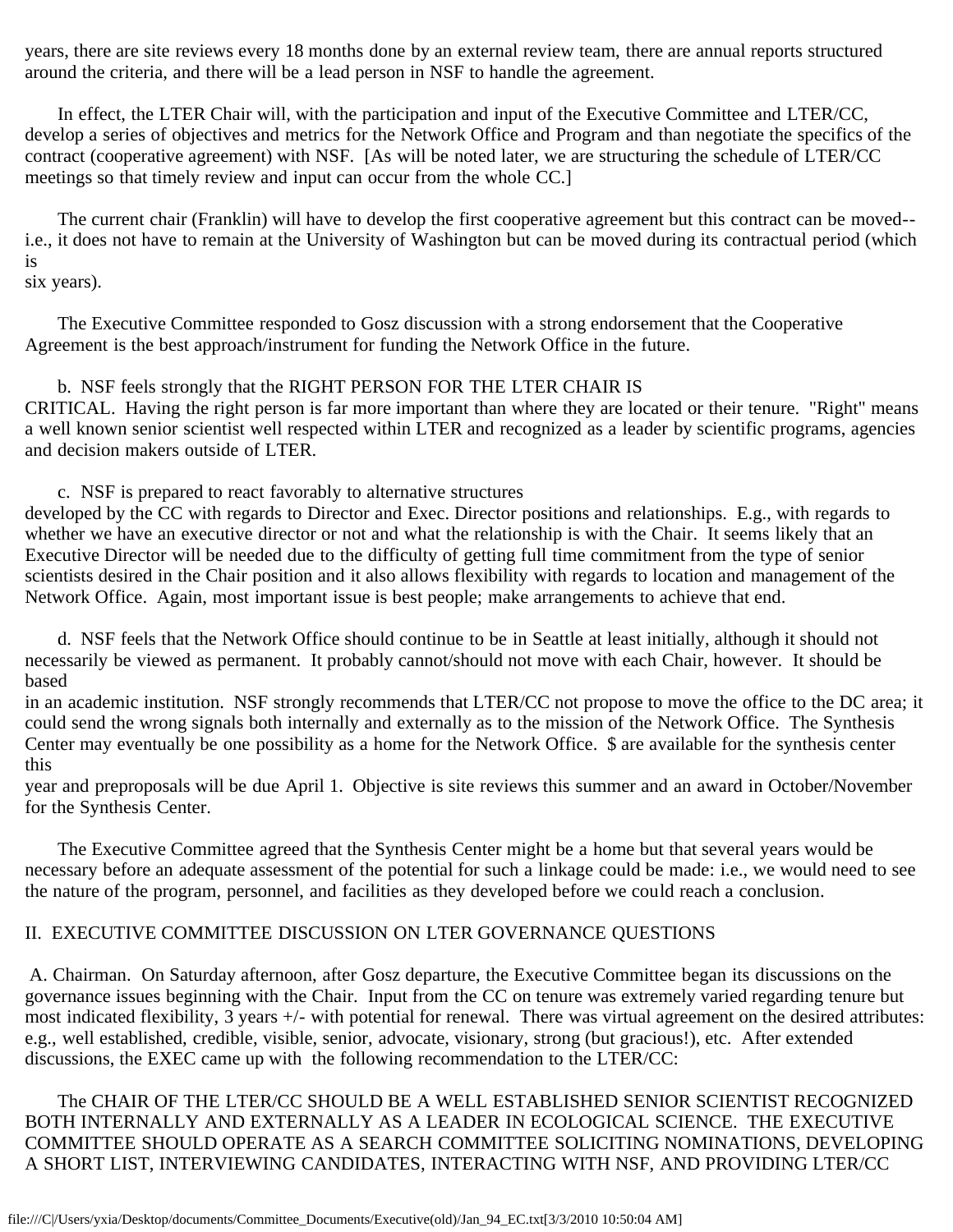## WITH A RECOMMENDATION, AS IS NORMALLY DONE IN AN ACADEMIC SEARCH PROCESS. FINAL SELECTION IS BY A VOTE OF THE FULL LTER/CC. AS A GUIDE THE EXEC WILL SEEK CANDIDATES WILLING TO MAKE A HALF-TIME COMMITMENT FOR A 3 YEAR PERIOD; HOWEVER, RECOGNIZING THE DIFFICULTY OF FINDING SENIOR SCIENTISTS (AND CONSISTENT WITH THE IMPORTANCE OF HAVING THE RIGHT/BEST PERSON), A MINIMUM COMMITMENT REQUIRED OF A CANDIDATE WILL BE 3 MOS/YEAR FOR 2 YEARS, PLUS AN ADDITIONAL YEAR FUNCTIONING AS A "PAST" CHAIR.

 If this proposal is approved by the LTER/CC in April the following schedule is proposed: the Search (Exec) Committee will begin its activities in May, make a final selection and recommendation to the LTER/CC for a vote at the October LTER/CC meeting; the new Chair would take over in January 1995.

 One suggestion is that the Chair provide an annual "State of the LTER Network" report to the full LTER/CC. (Another element in trying to provide for higher levels of accountability to the full CC).

 B. Executive Director. The majority of the sites feel that a full-time Exec Director is needed. The Exec. Committee believes that we are most likely going to need such an individual based on the assumption that 1) we will not be able to get a full-time Chair and 2) the Chair and Network Office are likely to be in different locations a majority

of the time. The volume of work and the various needs (developing materials and representing the Chair, regular supervision of the Network Office and program, high level of availability as a representative of the network, etc.) almost mandates an Executive Director position.

 The Executive Committee discussed potential activities/responsibilities for an Executive Director at length. The individual would supervise/manage the operations of the network office on a day-to-day basis. She/he would also provide the continuity/institutional memory as Chairs turnover. The responsibilities of the Network Office would have to be considered; these include network electronic communication and data sharing, network publication and other external communications, meeting management, fiscal management, some responsibilities for workshop and other proto-synthetic activities, acquisition and management of remote imagery, linkages with other agency programs, and international networking/collaboration. An executive director would clearly have a major role in the extensive communications that will be necessary among the Chair, Exec Comm, Coordinating Committee, relevant NSF personnel, standing LTER/CC committees, etc. An executive director should probably make a regular annual report to the full CC on the network office and its activities; an "accountability" exercise.

The Executive Committee also feels that an Executive Director should probably be a recognized mid-level scientist in order to assure both the competence on technical subjects and insure necessary respect/recognition by LTER and other scientists. A selection process was suggested that involves a 3- year renewable contract, the Executive Committee as a search committee, and the final selection by the Chair and Exec. Committee with ratification or confirmation by the full

LTER/CC.

 The EXECUTIVE COMMITTEE BELIEVES THAT WE WILL NEED AN EXECUTIVE DIRECTOR FOR THE LTER NETWORK BUT RECOMMENDS THAT DEVELOPMENT OF A DETAILED JOB DESCRIPTION, A FIRM DECISION TO PROCEED, AND INITIATION OF RECRUITMENT AWAIT THE SELECTION OF A CHAIR, WHO SHOULD PROVIDE THE LEADERSHIP ON THIS TOPIC.

 C. Major responsibilities/activities of Network Office (Question 4). There was general agreement among the site responses that the current Network Office mission statement is basically sound. Major suggestions for change involved expanded efforts in stimulating and facilitating cross-site science and acquisition of additional staff and funding to better implement the activities identified in the statement. (Some additional suggested activities are identified in the attached summary of responses.)

 The Executive Committee discussed the Network Office mission for several hours. We agreed that the current mission statement works well with some modifications: 1) changing (c) to "stimulating and facilitating intersite scientific activities;" 2) stipulating a role with regards to coordination with other agency programs; and 3) identifying a role in stimulating and facilitating international LTER activities. These suggestions will be incorporated into a revised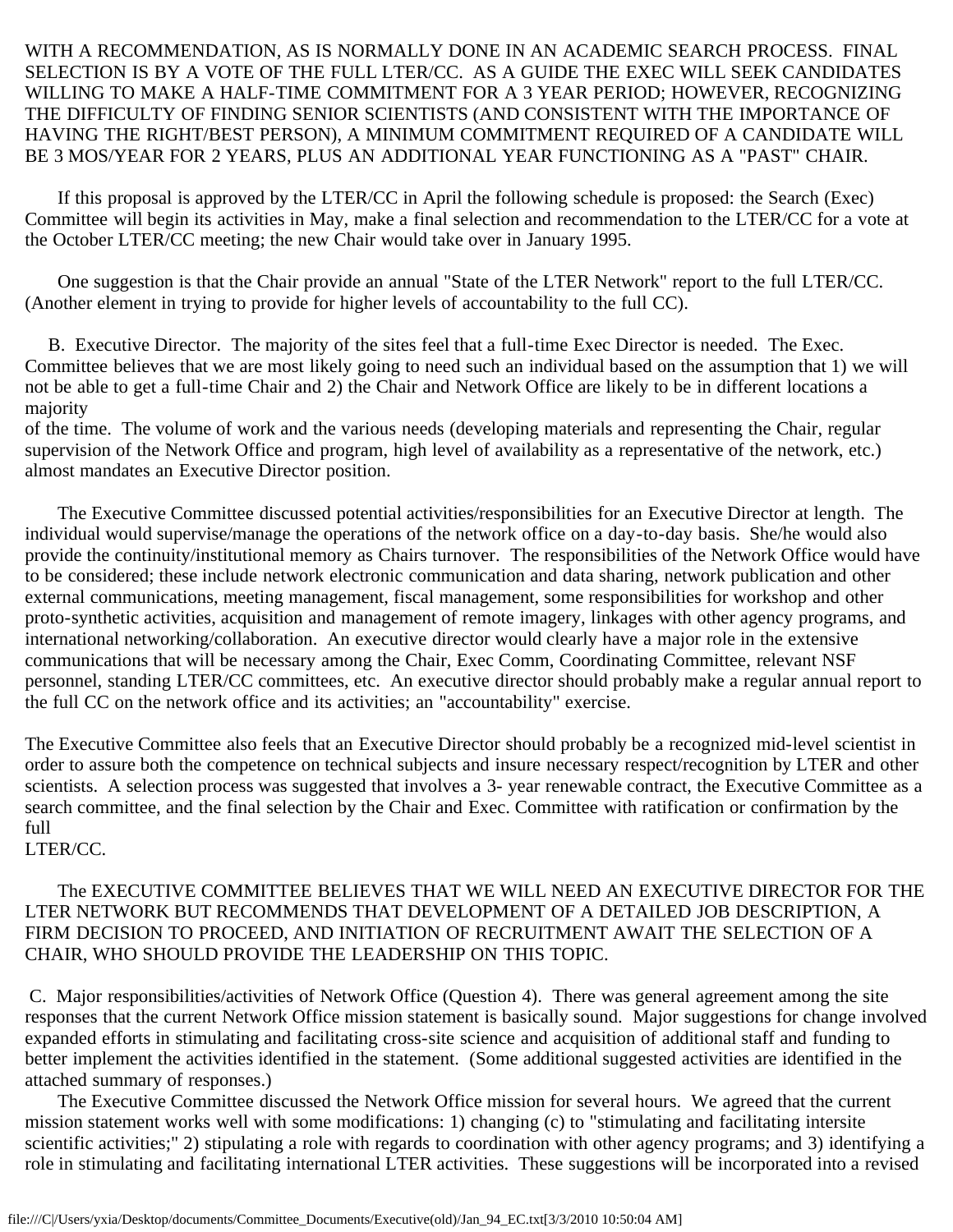Network Office mission statement if the full LTER/CC agrees.

 The Executive Committee also agreed that a major focus of the Network Office should be on facilitation of crosssite science involving (but not confined to) LTER sites. This should include more effort by the Network Office to develop small workshops and other protoactivities which lead to significant cross-site comparative and synthesis efforts. Funding should be acquired to do this. Further, it is expected that the Chair, Executive Director, and other scientific personnel associated with the Network Office will be actively involved in these scientific efforts as leaders and participants.

 D. Location of the Network Office. There is agreement among NSF, the Executive Committee and the site responses that the Network Office should be semi-permanent; i.e., moving the office at frequent intervals is not desirable. The Executive Committee concluded that the Network Office should be viewed as semi-permanent (stable for 5-10 year periods) but that occasional changes of locale are possible. The Network Office cannot be moved with each new Chair,

assuming that Chairs actually rotate at 3-5 year periods. THE EXECUTIVE COMMITTEE RECOMMENDS THAT THE NETWORK OFFICE BE VIEWED AS SEMI-PERMANENT, LOCATION SUBJECT TO PERIODIC REVIEW. IT FURTHER RECOMMENDS THAT THE NETWORK OFFICE REMAIN IN SEATTLE IN THE IMMEDIATE FUTURE BUT THAT THIS LOCATION BE REVIEWED IN TWO YEARS.

 Variables that would be considered in the review include the views of the Chair, development of the Synthesis Center, potential for other academic bases, and the potential of a distributed approach with regards to specific Network Office functions.

 If this proposal is adopted by the LTER/CC the Executive Committee will request a site visit to the University of Washington by appropriate NSF staff and members of the Executive Committee with regards to concessions/commitments by the University to the Network Program.

 E. Governance roles of the Executive Committee and full LTER/CC. There is general agreement in the responses that the full CC should make the decisions about major policy and issues but that it cannot function as the primary management body. The current arrangements with the Executive Committee meeting quarterly and carrying out a great

deal of preliminary work for the full CC, more frequent oversight of the Network office and Chair, and more frequent contact with NSF remains, in large measure, appropriate. Nevertheless, the Executive Committee feels that the involvement of the full CC with governance can and should be improved by 1) adding an additional site representative to the Executive Committee, 2) providing for better continuity in representation from the sites, and 3) better use of standing and ad hoc committees. Objective 2) can be aided by developing a more regular sequence of LTER/CC meetings with regards to meeting schedule, size, and focus.

 The Executive Committee makes the following recommendations to the LTER/CC for consideration at the April meeting:

 THAT THE EXECUTIVE COMMITTEE BE ENLARGED BY ONE MEMBER TO INCLUDE 5 SITE REPRESENTATIVES IN ADDITION TO THE CHAIR FOR A TOTAL OF 6 VOTING MEMBERS. THE EXECUTIVE COMMITTEE WOULD CONTINUE TO BE ELECTED FROM THE EXISTING PI OR CO-PI POOL FOR (STAGGERED) THREE-YEAR TERMS. The purpose of this change is to provide for some additional site PI representation on the Executive Committee while still keeping it sufficiently small to be efficient.

 THAT A REGULAR SITE REPRESENTATIVE BE SELECTED FROM EACH SITE WHO WILL BE COMMITTED TO ATTENDING ALL FULL LTER/CC MEETINGS FOR A THREE-YEAR PERIOD. THIS PERSON SHOULD BE ONE OF THE SENIOR SCIENTIST PI OR CO-PIs, i.e., representing its most experienced scientific leadership. The purpose of this change is to provide for a much higher level of knowledge and continuity on the LTER/CC. In order to provide experience for other site personnel, a second nonvoting representative can attend the

LTER/CC meetings open to two representatives, which will occur at least once each year; this individual should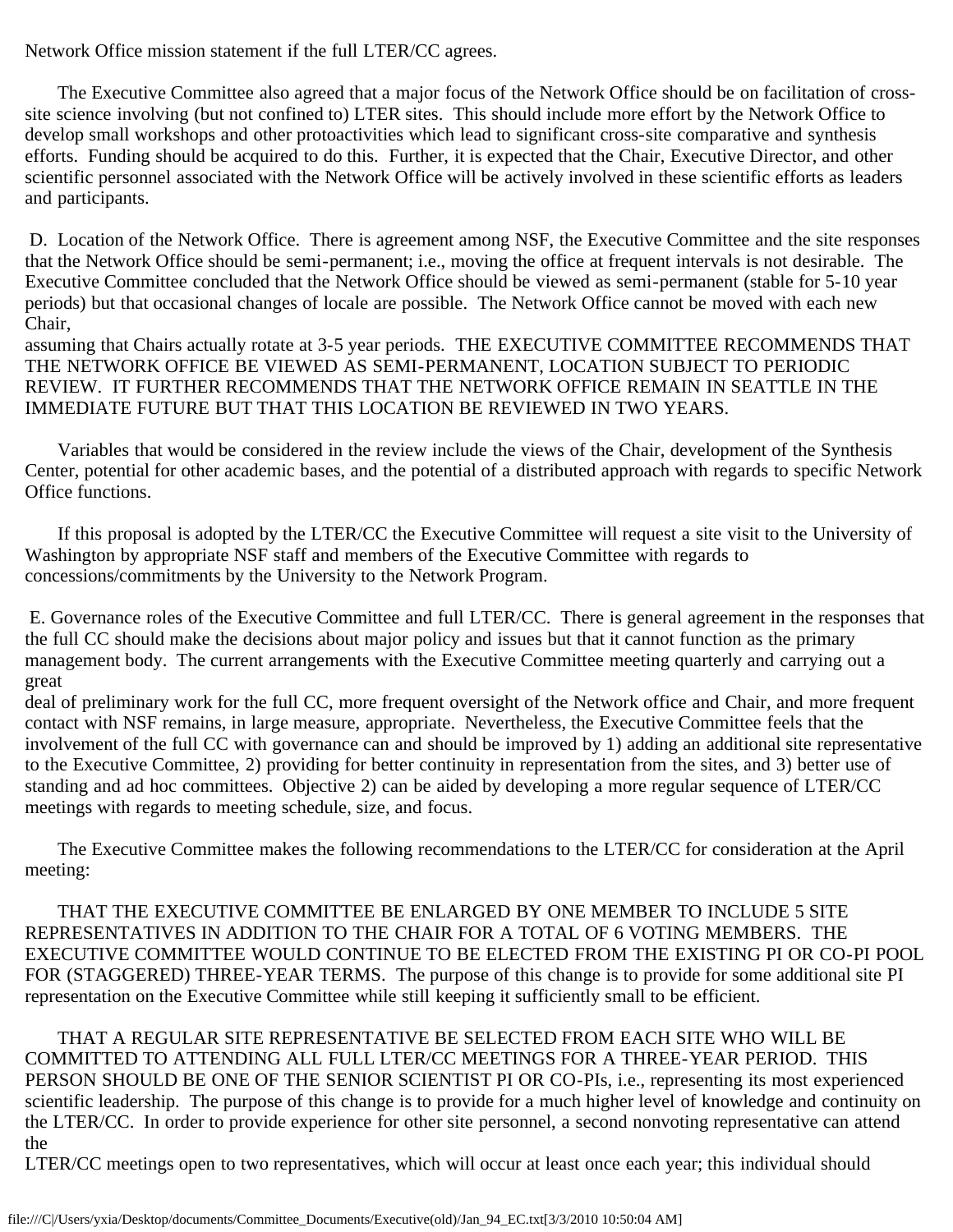probably be a rotator.

 In order to provide for greater regularity the Executive Committee will recommend to the LTER/CC a schedule of meetings for at least the next 24 months. They will alternate between weekday and weekend meetings and between limited attendance (the regular representative of a site only) and open attendance (regular reps + rotator). The proposed

schedule is as follows (limited size means 1 representative/site, presumably the "committed" rep, while open means 2 representatives/site):

| April 22-24, 1994   | Limited | Weekend | Washington, DC     |
|---------------------|---------|---------|--------------------|
| October 19-21, 1994 | Open    | Weekday | Coweeta, NC        |
| April 21-23, 1995   | Limited | Weekend | Virginia Coast, VA |
| October 23-25, 1995 | Open    | Weekday | Seattle, WA        |
| April 26-28, 1996   | Limited | Weekend | Not selected       |
| October 28-30       | Open    | Weekday | Not selected       |
|                     |         |         |                    |

Date Size Period Location

 The October meetings are timed to provide the Executive Committee and Chair with input prior to the negotiation with NSF about the content of the next year's Cooperative Agreement.

 F. LTER/CC COMMITTEES. There is general agreement that we need to make more use of committees in getting our work done and in sharing more of the load with the full LTER/CC membership. Therefore, the Executive Committee recommends adoption of the following standing committees of the LTER/CC:

 Data Managers Climate Remote Imagery/GIS/GPS Publications Programs and Workshops

 Graduate Student The Publication and Programs and Workshops Committees are viewed as completely new and important committees composed of regular LTER/CC site representatives with ex officio participation/staffing by appropriate individuals from the Network Office staff.

 The Executive Committee recommends that the PUBLICATIONS COMMITTEE CONSIST OF 5 REPRESENTATIVES FROM THE SITES, PREFERABLY THE REGULAR LTER/CC REPRESENTATIVE, WITH AD HOC PARTICIPATION BY THE CHAIR OR EXECUTIVE DIRECTOR AND NETWORK PUBLICATIONS DIRECTOR. THE INITIAL CHARGE IS TO 1) RECOMMEND A POLICY FOR LTER WITH REGARDS TO **THE** 

PUBLICATION OF NETWORK- LEVEL BOOKS AND LTER BOOK SERIES INCLUDING OBJECTIVES OF SUCH BOOKS/SERIES AND A PROCESS FOR DEVELOPMENT OF PROPOSALS AND REVIEW FOR CONTENT AND QUALITY; 2) RECOMMEND A POLICY ON ELECTRONIC PUBLICATION OF LTER DOCUMENTS AND PUBLICATIONS; 3) PROVIDE RECOMMENDATIONS ON CONTINUED DEVELOPMENT OF THE LTER BIBLIOGRAPHIC DATA BASE; AND 4) CONSIDER AND ADVISE LTER/CC ON THE POTENTIAL FOR OTHER MEDIA, SUCH AS VIDEO. Initial membership of the Publications Committee (based on volunteers for this activity) are Hayden (proposed Chair), Foster, Seastedt, Wharton, and Hobbie.

The Executive Committee that a PROGRAMS AND WORKSHOPS COMMITTEE BE ESTABLISHED CONSISTING OF FIVE REPRESENTATIVES FROM THE SITES, PREFERABLY FROM THE REGULAR LTER/CC REPRESENTATIVES, WITH ADDITIONAL PARTICIPATION FROM THE NETWORK OFFICE AND ASSOCIATED PERSONNEL, TO 1) PROVIDE LEADERSHIP IN DEVELOPMENT OF NETWORK LEVEL SYNTHESIS AND CROSS-SITE ACTIVITIES, 2) PROVIDE SPECIFIC RECOMMENDATIONS TO THE CHAIR AS TO TOPICS FOR PROTO-WORKSHOPS, FULL WORKSHOPS, SYMPOSIA AND OTHER ACTIVITIES